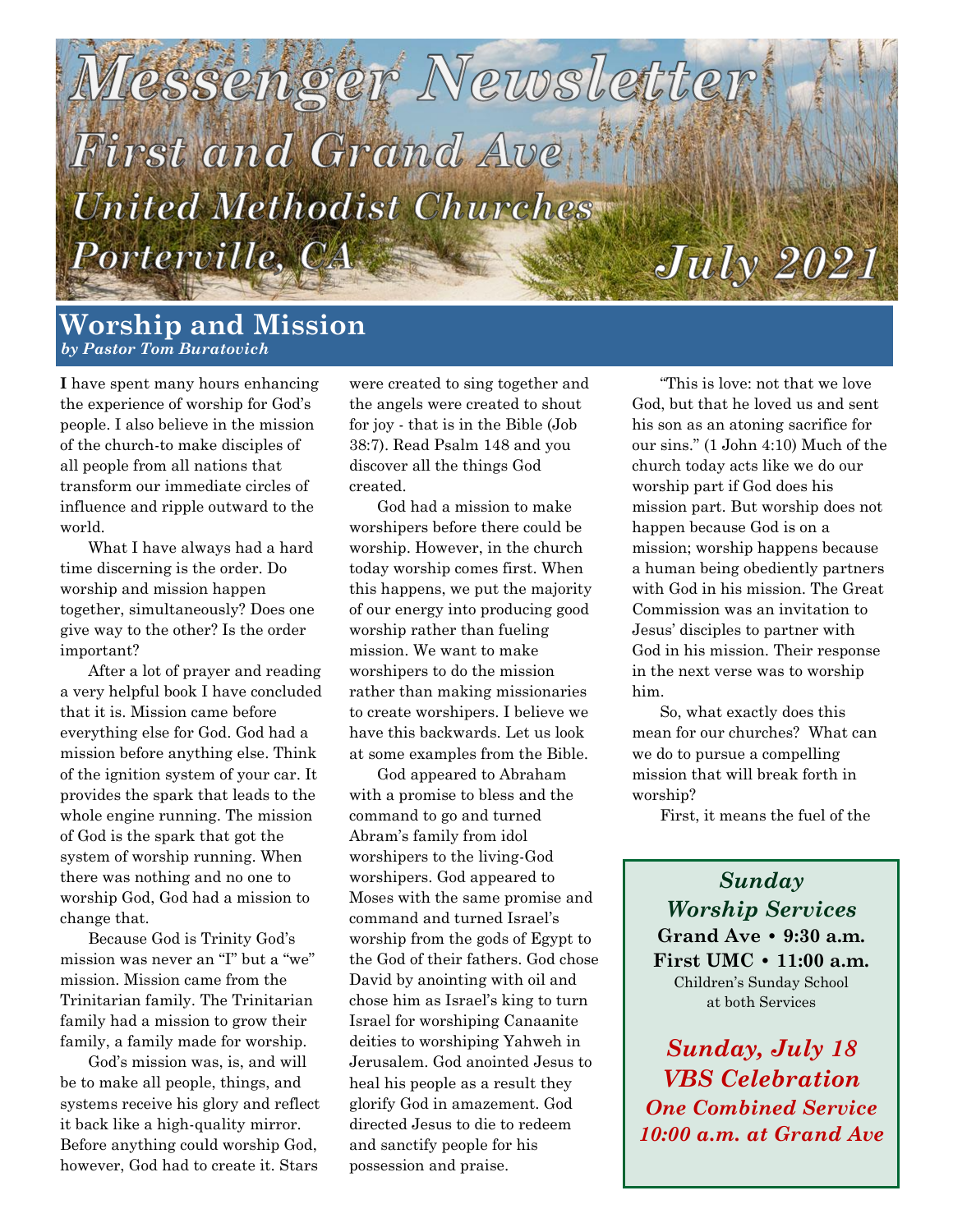# **Youth Ministry**

**T**he summer months are in full swing and things are heating up. For most students, the best thing about summer is that there is no school. The downside of that situation is that some students may find that they have too much time on their hands, and they desire for something interesting and fulfilling to do. We are excited to announce some fun and exciting events coming up in the Children's Group and the Youth Group that will fill that extra time our students have and at the same time bless our students with learning about Jesus love for each of them and learn about God's Word.

**On July 15, 16,** and 18 the Children's Group will host a combined Vacation Bible School. This is a great opportunity for parents to bring their children to Grand Avenue for fun Biblical activities that will enrich your children with the joy of Christ. There will be music, crafts, games, and all sorts of fun to be had. There are two ways to sign your child up for Vacation Bible School. One way is to Contact our Children's Director Melody and she can make sure you get the registration forms delivered to you either by email or in person. Another option we have is the First and Grand Avenue offices where registration forms are available for pick up. Once the registration forms are filled out, simply give them to Melody or me and your child is all set for an awesome event. If you have any questions, feel free to contact the church offices.

The Youth Group is excited to announce that we will be back to meeting in-person beginning **Monday, August 2 at 5:30 to 7:00 p.m.** and will continue to meet each Monday that follows. We will gather in the Fellowship Hall at

Grand Avenue and will have evenings of fun games, fellowship, and discipleship! Our youth will have the blessings of deepening their faith through *The Bible Study* curriculum, which is a year long study of the New Testament. I am really looking forward to this opportunity for our youth to gather in-person. We are blessed to have been able to meet online during the last year, but we are ready to be together again.

For all parents who may have concerns regarding the pandemic and what steps we are doing to protect our students and parents, we are following the CDC guidelines. All vaccinated individuals are not required to wear a mask, but if wearing a mask is your preference, please feel free to do so. We are continuing to clean and disinfect



all areas where we gather, following our cleaning protocol. If you have any concerns, please contact me.

Please join me in praying for all students and volunteers who will be attending Vacation Bible School and our youth events. May God, in His amazing and beautiful ways, bless each student and volunteer, steering their hearts towards Jesus, and help us see our identity through Him. May you all be blessed.

God is Love, *Ryan Ridenour*

### **Mission and Worship… • continued from page 1** *by Pastor Tom Buratovich*

church is the vision not the worship service which constantly has to wow people for fear they get bored and go elsewhere.

It also gives us guardrails when we define The Great Commission. Jesus did not say, *"Go into all the world and make church attenders baptizing them in the name of small groups and teaching them to volunteer an hour a week."*

We gather weekly but scatter daily. The Porterville Methodist churches embody being a force in the community not about a weekly event in our building. Our ability to be a church that makes a difference in the lives of the people of our city and the church that

simply meets on Sundays is contained in our ability to implement a vision that passionately describes what God has done and provides us with an enormous optimism and hope we could not be more excited to imagine.

I am not describing programs because it is harder to change our thinking which will take the biggest effort. Our future depends on making this cognitive leap. Come with me from the lower room to the upper room. Come with me to an expectation that ministry starts with mission.

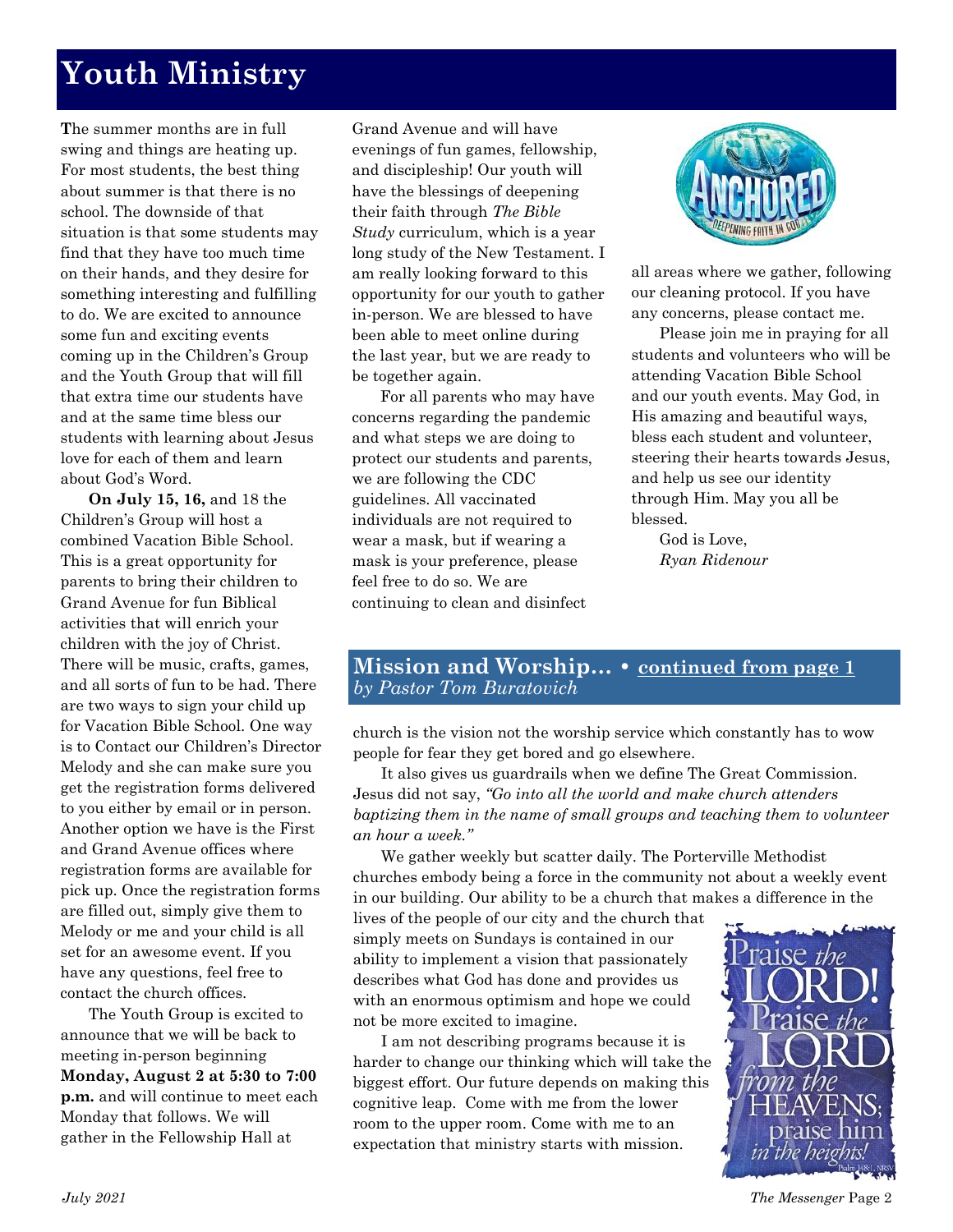# **Summertime**

Well, here it is. The "time" we have all been waiting for "Summertime". With such excitement, we look forward to summertime because we know it is a "time" of freedom. Freedom from being tied down to our daily lives. The hum-drum of every day life seems to fade away as we look forward to outdoor Family BBQs, cold juicy watermelon, homemade ice cream, a cool dip in the pool, and vacation. Yes, vacation and adventure. Many of us, take a much needed wonderful vacation, just in time to escape the heat.

This year Grand Ave and First Church will be coming together on **July 15 and 16** for a much needed vacation in the cool blue waters of the ocean to present Anchored, our VBS. Then, **on Sunday July 18, we will worship together at Grand Ave at 10:00 a.m. for a combined service to enjoy our VBS Celebration.**

Anchored is an under-the-sea adventure like no other. We will be enchanted by the under-water sea life as our Bible Buddies will help us learn our Bible Point that God is faithful. On this two-day adventure, we will visit two different Bible Stories. The first day, we will embark on an adventure with Paul as he encourages others through a storm and a shipwreck. It will be exciting to put ourselves into the



story and feel what it might have been like to have been there with them. On the second day, our Bible buddies will teach us why Jesus died on the cross and that he was resurrected.

Along with our Bible stories, we will sing lots of fun songs, make sea crafts, play games, and hear stories of special things a couple of children are doing in their lives, to make a difference in the world. We will also take home a very special lunch.

I'm sure, being an under-thesea adventure, there will be a few special guests that will come our way, also. Isn't that always the way it is in the ocean? You never know who will be swimming around. I hope you decide to bring your children, grandchildren, neighborhood kids and come and find out.

VBS is a fun and exciting way to teach children of all ages about God. The fun times that children take away from VBS will stay in their heart's forever. It is not just about coming to a "Summertime" Church activity, it is about planting the seeds of God's word, in a fun way, so that children will build their own testimony of God for themselves. Once the seed is planted, it is always there. That is what we want to do, touch their lives and plant seeds so that they may know God for themselves and find out what a faithful God, He is.

Anyone who wants to be a part of this event, is welcome. We always need volunteers. There are many ways to help. If you have ever wondered what Children's Church is up to, come and join us at this enchanting Under the Sea adventure. Come renew your spirit and plant a few seeds of your own, in your heart.

> Blessings, *Melody Burkhart*

# **VBS**



**July 15 & 16 9:00 to 11:00 a.m.** *At Grand Ave UMC* Sunday Program on July 18 10:00 a.m. at Grand Ave

Come make a huge splash with us at Grand Ave as we dive deep into our faith and discover the unwavering love of God. First & Grand Ave are combining efforts for an under the sea experience like no other. Contact Melody or the church office for registration information.

*Can't wait to sea you!* 

#### *Trophies Needed*

We are looking for trophies for a display at one of the Bible Stories at VBS. If you are willing to let us borrow them, please call Melody Burkhart or Ann White. Thank you!

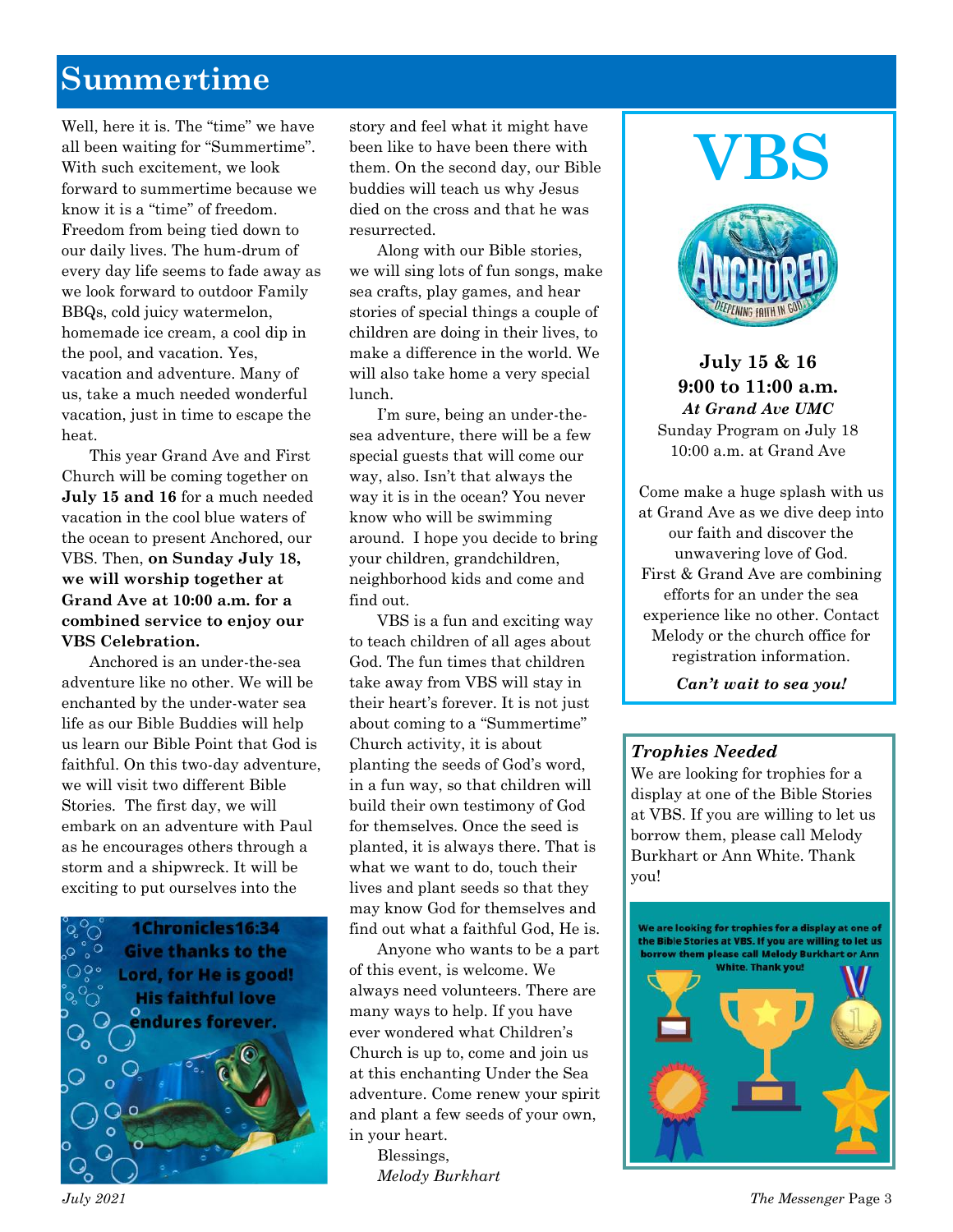#### eat would be wormy! In the Old Testament book of

Proverbs, the voice of wisdom speaks about the wonder of God's creation as from the mouth of a skilled craftsman: "I was there when he set the heavens in place, when he marked out the horizon on the face of the deep, when he established the clouds above and fixed securely the fountains of the deep, when he gave the sea its boundary so the waters would not overstep his command, and when he marked out the foundations of the earth. Then I was the craftsman at his side. I was filled with delight day after day, rejoicing always in his presence, rejoicing in his whole world and delighting in mankind." (Proverbs 8:27-31 NIV)

When you are husking the next ear of corn, take a good look at the way the individual husks are tightly wrapped around the kernels on the cob. Otherwise more of the corn we

This same God uniquely designed and created each of us. Just think, He took great delight in His creation…and He takes great delight in us, His children. As we surrender to His plan for us, we become the people He created us to be. May we live in such a way that He will proclaim, "It is very good!"

# *By Judy Lowery*

**Rejoicing in God's Creation**

*"God saw all that he had made, and it was very good. And there was evening; and there was morning—the sixth day."*  Genesis 1:31 NIV

Our five little garden beds are becoming packed with growing veggies: tomatoes, sugar snap peas, bush beans, iceberg lettuce, green peppers, egg plants, broccoli and brussel sprouts. The beans and brussel sprouts were started inside the house, from seeds planted in tiny containers.

When we transplanted them into the beds, and later added vegetables that were more mature, we tried to put the ones that would eventually take up the most room with a few that wouldn't spread out so much. Actually, a few took up more room than expected and are crowding out the smaller plants, like the green peppers that are now being overshadowed by the large leaves of the brussel sprouts.

It's always exciting when the harvesting starts. The lettuce never did form heads; however, its leaves are very tasty and have been the basic ingredient of several salads. Only two broccoli plants have produced so far…enough broccoli for one night's dinner. It would have cost less to just buy packaged broccoli at the store; but it was fun watching them grow.

Same with the large tomato plant. So far there have been only two ripe tomatoes, but there are many more on the way! Of all of the veggies planted thus far though, the sugar snap peas have done the best, growing upwards, intertwining their stems and crowding out everything else in the 4x4 bed.

We've already enjoyed fresh steamed peas, with more to come. Fresh vegetables taste much better

than canned or frozen, especially when it comes to peas. I remember how my mom tried to convince my little sister, Jan, that peas were really good by calling them "little green bubbles" and even hiding them in a piece of folded bread with butter, like a green pea sandwich!

To this day Jan still doesn't like peas, claiming that she even picks them out of chicken pot pies! Maybe if she had been involved in planting and harvesting the peas rather than eating them from a can, she would have developed a taste for them.

Al has always had good success with growing peas, even having such a surplus that he was able to sell them at a roadside vegetable stand in Porterville. Of course, he planted four long rows each about 20 feet long with only 5 or 6 inches in between each plant. What we've planted will be plenty for the two of us.

As I was shelling peas one night before dinner, I thought about the efficient packages they come in. Their pods are sturdy, waterproof and hard to open, affording good protection from the elements, birds and insects. Inside the pod, each pea is connected by a small stem, packed together tightly besides several others all the same size and shape. An engineer with a packaging major at a university couldn't have designed it any better!

God's wisdom and creative design can be seen in all of creation and even in the "packaging" of the food we eat.

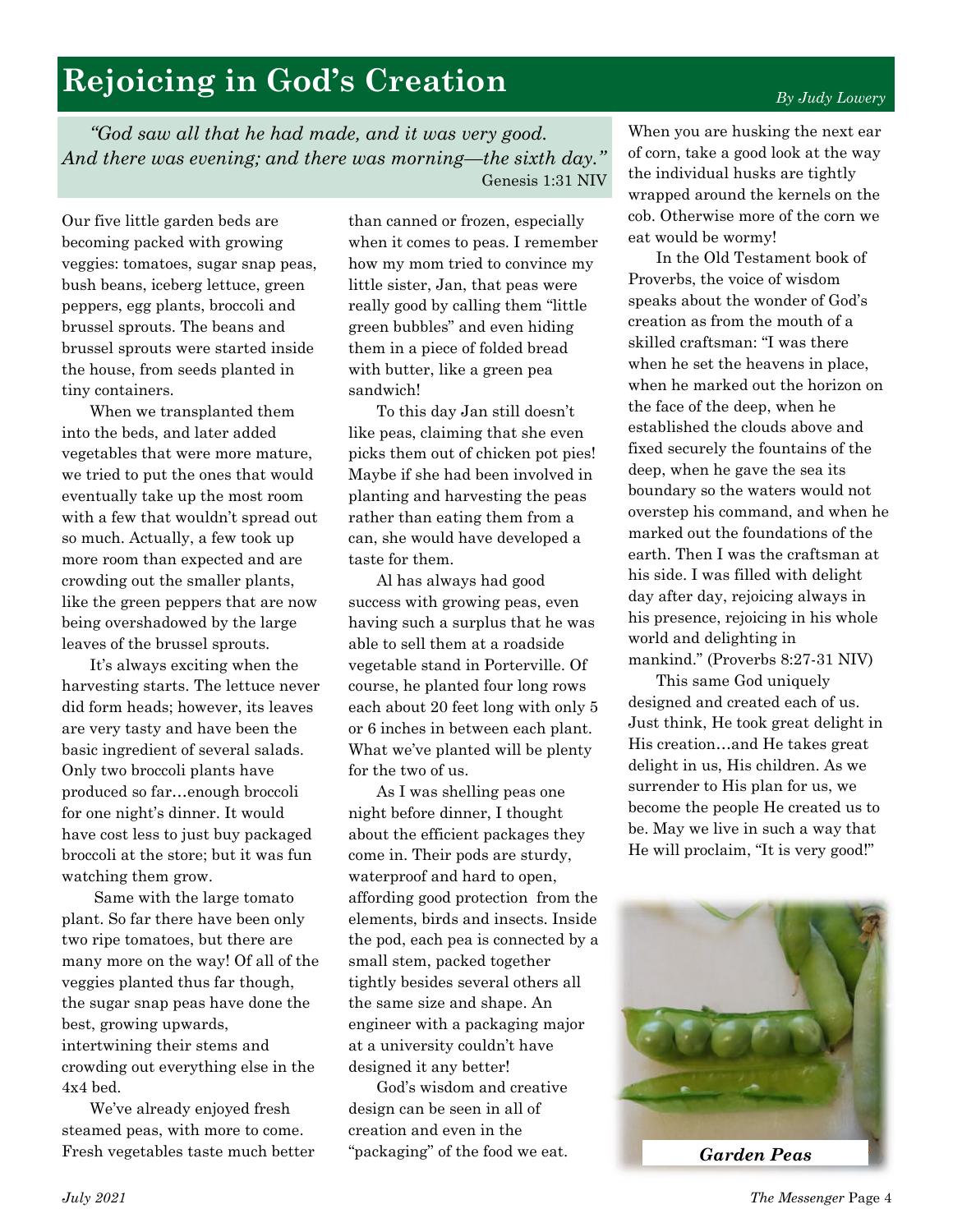# **July 2021 Prayer Calendar**

**Thursday, July 1** - Pray for safe travels for our congregations this summer.

**Friday, July 2** - Pray for our church families.

**Saturday, July 3** - Pray for the Clothing Closet at First UMC. Clothes are available by appointment. Contact Ann White for information.

**Sunday, July 4** - Pray for a safe Independence Day. Pray for Worship Services at Grand Ave UMC at 9:30 a.m. and First UMC at 11:00 a.m.

**Monday, July 5** - Pray for the week as we encounter many different situations.

**Tuesday, July 6** - Pray and reflect on 1 Peter 1:8 *"You love Him even though you have never seen Him, though you do not see Him, you trust Him; and you rejoice with a glorious, inexpressible joy."*

**Wednesday, July 7** - Pray for the Online Bible Study beginning at 10:00 a.m. via Zoom. Email Pastor Tom at tburatovich@gmail to join.

**Thursday, July 8** - Pray for all the members of the church committees.

**Friday, July 9** - Pray for Pastor Tom as he completes his sermon for this Sunday Worship Services.

**Saturday, July 10 -** Pray for the Greeters for Worship Services tomorrow.

**Sunday, July 11 -** Pray for Worship Services today at Grand Ave UMC at 9:30 a.m. and First UMC at 11:00 a.m.

**Monday, July 12 -** Pray for Melody and Ryan as they plan for Vacation Bible School.

**Tuesday, July 13 -** Pray and reflect on 2 Timothy 4:17 *"But the Lord stood at my side and gave me strength, so that through me the message might be fully proclaimed* 

*and all the Gentiles might hear it*. *And I was delivered from the lion's mouth."*

**Wednesday, July 14 -** Pray for the Online Bible Study beginning at 10:00 a.m. via Zoom. Email Pastor Tom at tburatovich@gmail to join.

**Thursday, July 15 -** Pray for the kids and teachers as they start **VBS** today from 9:00 to 11:00 a.m.

**Friday, July 16 -** Pray that the kids have a great time today at **VBS** from 9:00 to 11:00 a.m.

**Saturday, July 17 -** Pray and reflect on John 20:29 *Then Jesus told him, "Because you have seen me, you have believed; blessed are those who have not seen and yet believed."*

#### **Sunday, July 18 -** Pray for the **VBS Worship Service** today. **Both churches meet together at Grand Ave UMC at 10:00 a.m.**

**Monday, July 19 -** Pray and meditate on Galatians 5:22-23 today. *"But the fruit of the Spirit is love, joy, peace, forbearance, kindness, goodness, faithfulness, gentleness and self-control. Against such things there is no law."*

**Tuesday, July 20 -** Pray for all the church prayer groups today.

**Wednesday, July 21 -** Pray for the Online Bible Study beginning at 10:00 a.m. via Zoom. Email Pastor Tom at tburatovich@gmail to join.

**Thursday, July 22 -** Praise God for all of our many blessings!

**Friday, July 23 -** Pray for our community of Porterville.

**Saturday, July 24 -** Pray for the decisions that will be made for the future of our churches.

**Sunday, July 25 -** Pray for Worship Services today at Grand



Ave UMC at 9:30 a.m. and First UMC at 11:00 a.m.

**Monday, July 26 -** Pray and read John 14:5-6 *"Lord, we don't know*  where you are going, so how can we know the way? Jesus answered, "I am the way and the truth and the life. No one comes to the Father except through me."

**Tuesday, July 27 -** Pray for the Praise Team as they prepare for Sunday Worship Service.

**Wednesday, July 28 -** Pray for the Online Bible Study beginning at 10:00 a.m. via Zoom. Email Pastor Tom at tburatovich@gmail to join.

**Thursday, July 29 -** Pray that we can find an area in our church and our community to use our gifts.

**Friday, July 30 -** Pray for the ones in our congregations who are ill and the ones who are recovering.

**Saturday, July 31 -** Pray and reflect on 1 John 3:1-3 *"See what great love the Father has lavished on us, that we should be called children of God! And that is what we are! The reason the world does not know us is that it did not know Him. Dear friends, now we are children of God, and what we will be has not yet been made known. But we know that when Christ appears, we shall be like Him as is. All who have this hope in him purify themselves, just as he is pure."*